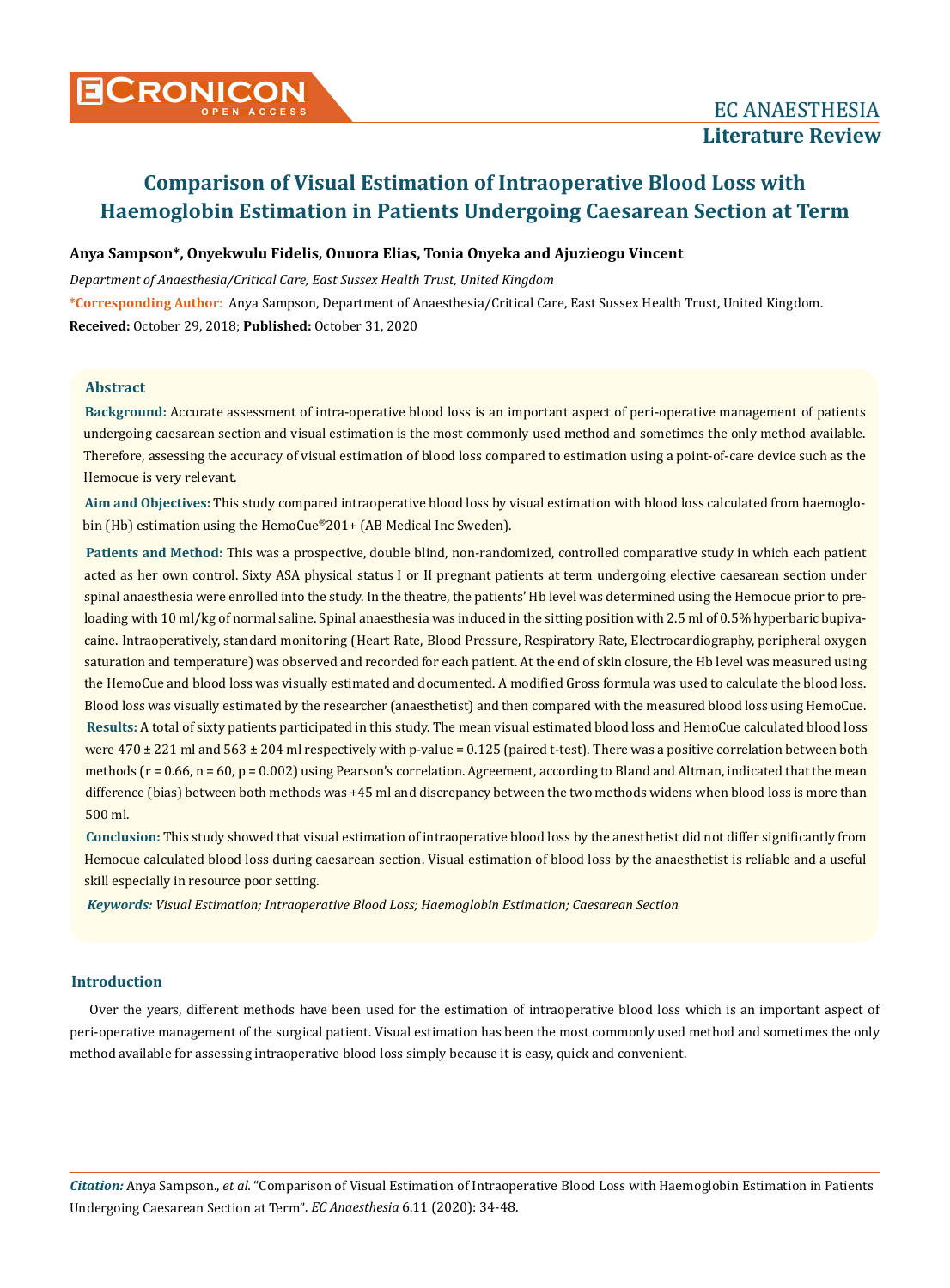35

Accurate assessment of intra-operative blood loss is an important aspect of peri-operative management of patients undergoing caesarean section where blood loss is often dispersed and mixed with liquor [1]. Anaesthetists in developing countries may not have the luxury of point-of-care monitoring devices and may have to rely on visually estimated blood loss and other clinical acumen in making this decision [2]. An important step when reviewing transfusion practice is to see whether accurate assessment of blood loss is being done [3].

Several studies within sub Saharan Africa using visual estimations of blood loss in suction bottles, blood mixed with liquor in and around the operating field, counting of soaked abdominal packs and gauze reveal a high transfusion rate of up to 25.2% among women undergoing caesarean section and appreciable numbers were unnecessary transfusion [4-6]. Inaccurate blood loss estimation can lead to either over or under transfusion. Blood transfusion may be associated with adverse immunological transfusion reactions, transmission of infections, increased cost, increased peri-operative morbidity and mortality and delayed recovery from anaesthesia [7-9].

Accurate blood loss assessment minimizes the frequency of under or over transfusion of surgical patients [3]. Major haemorrhage, if left unattended to, continues to be one of the most common causes of direct maternal death in obstetric practice [10]. The anaesthetist has a role to play in the prevention and reduction of maternal mortality associated with intraoperative blood loss during caesarean section as advocated in the United Nation's Millennium Development Goals (MDG) [11].

The HemoCue is a useful medical device that can accurately determine a patient's haemoglobin level and therefore can be utilized for direct measurement of blood loss [12-14]. In 1974, Jan Lilja, a laboratory engineer, and Sven-Erik Nilsson, a computer expert, of the Kristianstad Hospital Clinical Laboratory began outlining an improved method for measuring hemoglobin, and by 1982 Leo diagnostics began selling and distributing the first hemoglobin photometers [13,14]. The Hemocue system has been in use since 1982 in the United State of America, however in 1999, it was later acquired by EQT, a private equity group in northern Europe which recorded an annual turnover exceeding \$40 million USD in the same year [13]. The Confidential Enquiries into Maternal and Child Health of Great Britain recommends the perioperative use of HemoCue in aiding the management of maternal haemorrhage [15]. Therefore, assessing the accuracy of visual estimation of blood loss compared to estimation using a point-of-care device like the HemoCue will be very relevant in optimal obstetric care.

# **Materials and Methods**

## **Study location**

The study was carried out on pregnant women at term undergoing elective caesarean section at the University of Nigeria Teaching Hospital Enugu. It is a 700-bedded tertiary hospital located in South East Nigeria.

# **Ethical approval**

Ethical clearance for the study was obtained from the Hospital Research and Ethics Committee (HREC) and informed written consent was also obtained from each patient recruited for the study.

After obtaining approval from the Hospital Research and Ethics Committee, and informed written consent from the patients, a total of 60 patients of American Society of Anesthesiologists (ASA) physical status I or II were enrolled into this double blind, prospective, nonrandomized, controlled comparative study in which each patient acted as her own control.

#### **Inclusion criteria**

- Pregnant women at term presenting for elective caesarean section.
- ASA I or ASA II patients undergoing elective caesarean section.
- Patients for caesarean section under subarachnoid block.

#### **Exclusion criteria**

- Patient with pre-operative anaemia with haemoglobin  $\leq 8$  gm/L.
- Dehydrated patients.
- Patient at risk of massive intraoperative haemorrhage e.g. major placenta previa.
- Patients with severe co-morbidities e.g. severe cardio-respiratory disease, recent myocardial infarction and stroke.

## **Blinding**

The researcher and the patients were not aware of the calculated blood loss using the HemoCue prior to the time of making visual estimate of intraoperative blood loss. However, the researcher had the responsibility to alert the attending physician whenever haemoglobin level falls  $\leq 7$  gm/L using the HemoCue.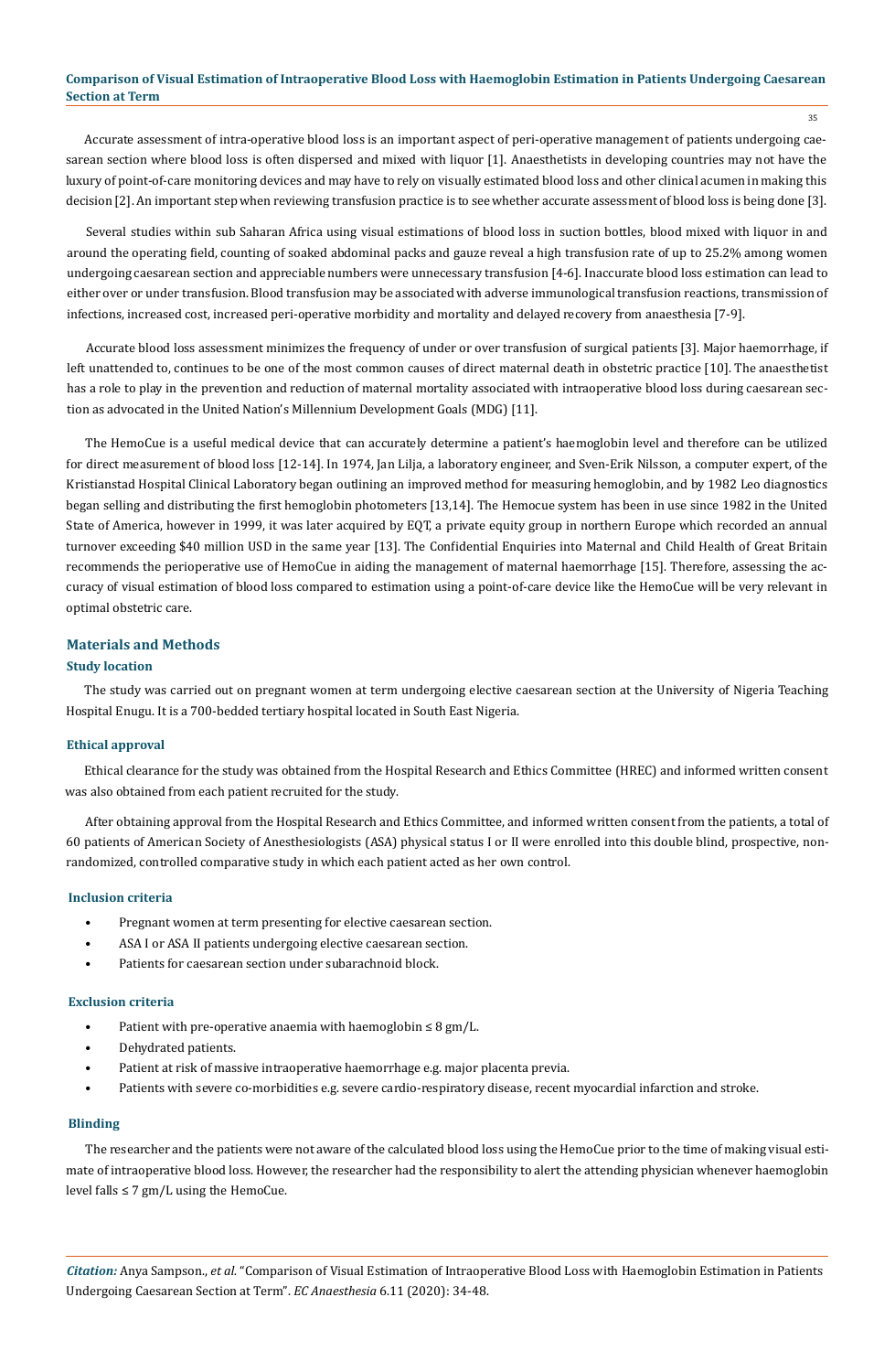All patients were seen and reviewed the evening before surgery. The patient's age, weight, indication for caesarean section, parity, and gestational age were taken and recorded. History was taken, general and systemic examination done and the patients were classified using the ASA physical health status. Routine investigations (haemoglobin concentration and urinalysis) were done and two units of blood were grouped and cross-matched for each patient. A written informed consent was obtained and patients were fasted for at least 6 hours for solids and at least 2 hours for clear fluids before the operation. Each patient received ranitidine 150 mg orally and metoclopramide 10 mg orally, the night before and on the morning of the surgery.

On the morning of surgery, the availability and functionality of the anaesthetic machine, endotracheal tubes, laryngoscopes, stilletes and suction machines were ascertained. Laryngeal mask airway, gum elastic bougie, face mask, and resuscitation drugs such as ephedrine, atropine and adrenaline were all made available in the theatre.

In the theatre, monitoring was done using a multi-parameter monitor (DASH 4000 Monitor; G.E Medical systems, USA) having electrocardiogram, pulse oximetry, Non-invasive blood pressure, and temperature monitors. The patient's baseline vital signs were taken and documented.

Intravenous access was secured using 16-guage cannula and patients were preloaded with warm normal saline (10 ml/kg) using a volumetric infusion pump (IVAC 560, San Diego, CA, USA). The patients' preoperative laboratory haemoglobin was documented and the preoperative haemoglobin (h<sub>i</sub>) obtained prior to preloading and after preloading (h<sub>p</sub>) using the HemoCue was also documented.

After preloading with normal saline (10 ml/kg), the patients were placed in the sitting position, while the anaesthetist scrubbed and put on sterile gown and gloves. The lumbar region was then cleaned and draped and L3 - L4 interspace identified using the iliac spines as landmarks. The skin, subcutaneous tissue and interspinous ligament were infiltrated with 2 ml of 2% lignocaine. Using a 25G pencil point (Whitacre) spinal needle passed through a 21G hypodermic needle as an introducer, the subarachnoid space was located and with drainage of clear cerebrospinal fluid 2.5 ml of 0.5% hyperbaric bupivacaine was administered into the subarachnoid space.

After injecting the hyperbaric bupivacaine into the subarachnoid space the punctured site was covered with sterile dressing and the patients were slowly returned back to the supine position with head and shoulders supported on a pillow and with a 15 degree left lateral tilt using a wedge. The vital signs were measured and recorded immediately after the spinal technique. The level of the sensory block was assessed using cotton wool soaked in alcohol until a block height of T4 - T6 was achieved, after which surgery was allowed to proceed.

Maternal vital signs and oxygen saturation were monitored at 5 minute intervals. Intravenous fluids for these patients was restricted to the initial preload (10 ml/kg) and the maintenance fluid administered to the patients using 10 ml/kg in the first one hour and 5 ml/kg in the subsequent hour and this was delivered with the aid of the infusion pump.

The blood pressure was maintained within 25% of baseline with 3 mg boluses of ephedrine when indicated. Urine output was monitored via urethral catheterization to assess fluid maintenance and adequate tissue perfusion. Total urine output was recorded for all the patients.

After skin closure the researcher visually estimated the blood loss and documented it as vf and this was followed by haemoglobin estimation by the researcher using HemoCue which was also documented as hf. The Researcher estimated the blood loss by counting the blood soaked abdominal mops and gauze pieces and multiplying them by the estimated volume of blood each would hold; fixed size mops and gauze were used. A fully soaked and dripping abdominal swab  $(10 \times 10$  inches) was taken as containing 100 ml of blood while a piece of gauze (4 × 4 inches) was assumed to contain 10ml of blood, while blood lost to suction bottles and that lost in and around the operating field mixed with liquor were estimated before and after suctioning of the liquor.

At the delivery of the foetus, intravenous oxytocin 5 IU bolus was given and an infusion of 30 IU of oxytocin in 500 ml of normal saline was administered to help maintain uterine contraction. Neonatal outcome was documented after assessment was done using Apgar score at 1 and 5 minute intervals.

The total blood loss and the duration of surgery were documented in the data collection form. At the end of the surgery, patients were taken to the recovery room and post-operative vital signs, fluid input and output were monitored and documented. In the recovery room, post-operative pain was managed using intravenous tramadol 1 mg/kg stat and intravenous ketorolac 0.5 mg/kg stat. Thereafter, pain relief was maintained according to the departmental protocol.

*Citation:* Anya Sampson., *et al.* "Comparison of Visual Estimation of Intraoperative Blood Loss with Haemoglobin Estimation in Patients Undergoing Caesarean Section at Term". *EC Anaesthesia* 6.11 (2020): 34-48.

36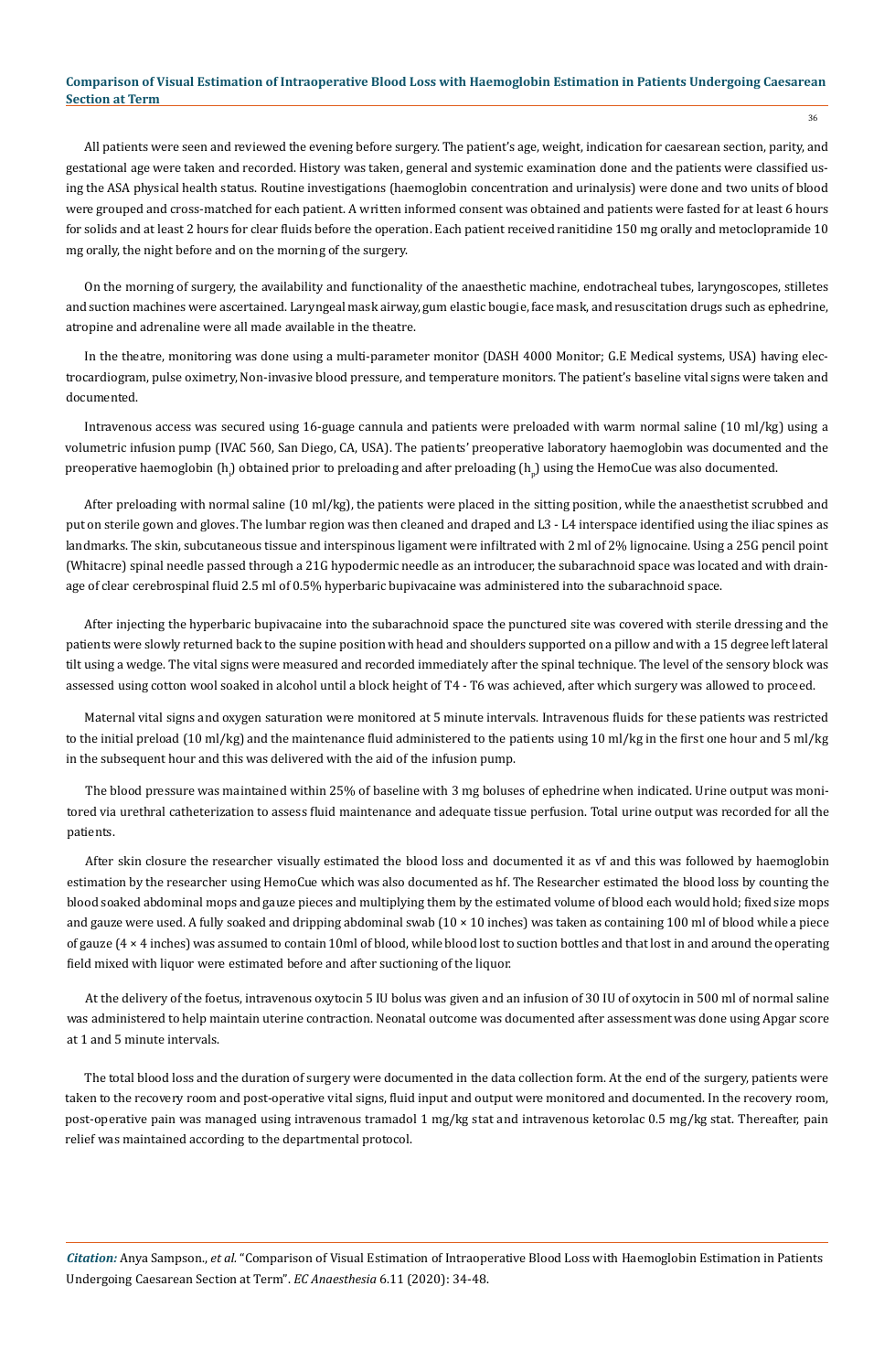37

The blood samples for HemoCue estimation were taken from a skin prick on the thumb of the non-cannulated arm. All capillary samples were taken by the researcher. The capillary samples were taken strictly according to the manufacturer's recommendation, which includes choosing a suitable digit for sampling, making a skin puncture that will allow a ladybird size drop of blood to be expelled, drawing up the blood sample with the cuvette ensuring that the entire chamber is filled (not only the circular section) and wiping off the excess on absorbent material taking care not to siphon out the content. This sample was then placed into the HemoCue®201+ (AB Medical Inc, Angelholm. Sweden) device and the results were displayed on the screen in less than a minute. The visually estimated blood loss and time were noted.

Other information on the perioperative events including the visually estimated and HemoCue estimated blood loss was documented on a data collection form (See Appendix I). The actual blood loss was calculated from a modification of the Gross formula given below [74].

Haematocrit (Hct) derived from HemoCue =  $2.953 \times$  Hb g/dl [64,75].

$$
ABL = \frac{BV (Hct_{(i)}-Hct_{(f)})}{Hct_{(m)}}
$$

Where ABL= Actual blood loss

BV= is the blood volume calculated from the patient weight in Kg (65ml/Kg) [72].

 $Hct_{(i)}$  = haematocrit initial

 $Hct_{(f)}$  = haematocrit final

 $Hct_{(m)}$  = the mean of the initial and final haematocrits

Calculated blood loss using HemoCue =

$$
\frac{2.953 \times h_{i} - 2.953 \times h_{f}}{2.953 \times h_{m}}
$$

The visually estimated blood loss was designated as estimated blood loss (EBL) while the blood loss calculated from the HemoCue haemoglobin was designated as actual blood loss (ABL). The average blood loss (AVG-BL) was derived from each patient which was the mean of the actual and estimated blood loss.

## **Statistical analysis**

Statistical Package for Social Sciences version 17.0 was used for data entry and statistical analysis. The mean, standard deviation and range were used to analyze basic demographics.

To compare blood loss assessment using visual estimation and the HemoCue test, paired t-test, Pearson's correlation and the Bland and Altman's method of assessing agreement between two methods of clinical measurement were used [76]. The Bland and Altman statistical test compares two methods of clinical measurement by plotting the difference between the two values obtained by each method against the "actual" value estimated by calculating the mean of the two values. A large difference between the two methods (mean difference) represents "bias" of one method over the other.

## **Result**

A total of 60 parturient for elective caesarean section were recruited for this study. The ages of the parturient were between 21 - 37 years with a mean of 27.66  $\pm$  3.13 years, their mean body weights ranged from 62 - 95 kg with a mean of 80.22  $\pm$  5.77 kg (Table 1). The indications for caesarean section as seen in figure 1 included; cephalo-pelvic disproportion (33.33%), post datism (25%), breech presentation (8.33%), maternal request (8.33%), mal-position/mal-presentation (16.67%), oligohydramnios (8.33%). A total of 50 patients were ASA class I while the remaining 10 patients were ASA class II (Figure 2).

| <b>Variables</b>                 | $Mean \pm SD$    | Range     |
|----------------------------------|------------------|-----------|
| Age (years)                      | $27.66 \pm 3.13$ | $21 - 37$ |
| Weight (Kg)                      | $80.22 \pm 5.77$ | $62 - 95$ |
| Gestational age (weeks)          | $38.43 \pm 1.44$ | $37 - 41$ |
| Parity                           |                  | $1 - 4$   |
| <b>Nulliparous</b>               | 45 (75%)         |           |
| Multiparous<br>Grand multiparous | 15 (25%)         |           |
|                                  | $(0\%)$          |           |

| Table 1: Demographic characteristics. |  |
|---------------------------------------|--|
|---------------------------------------|--|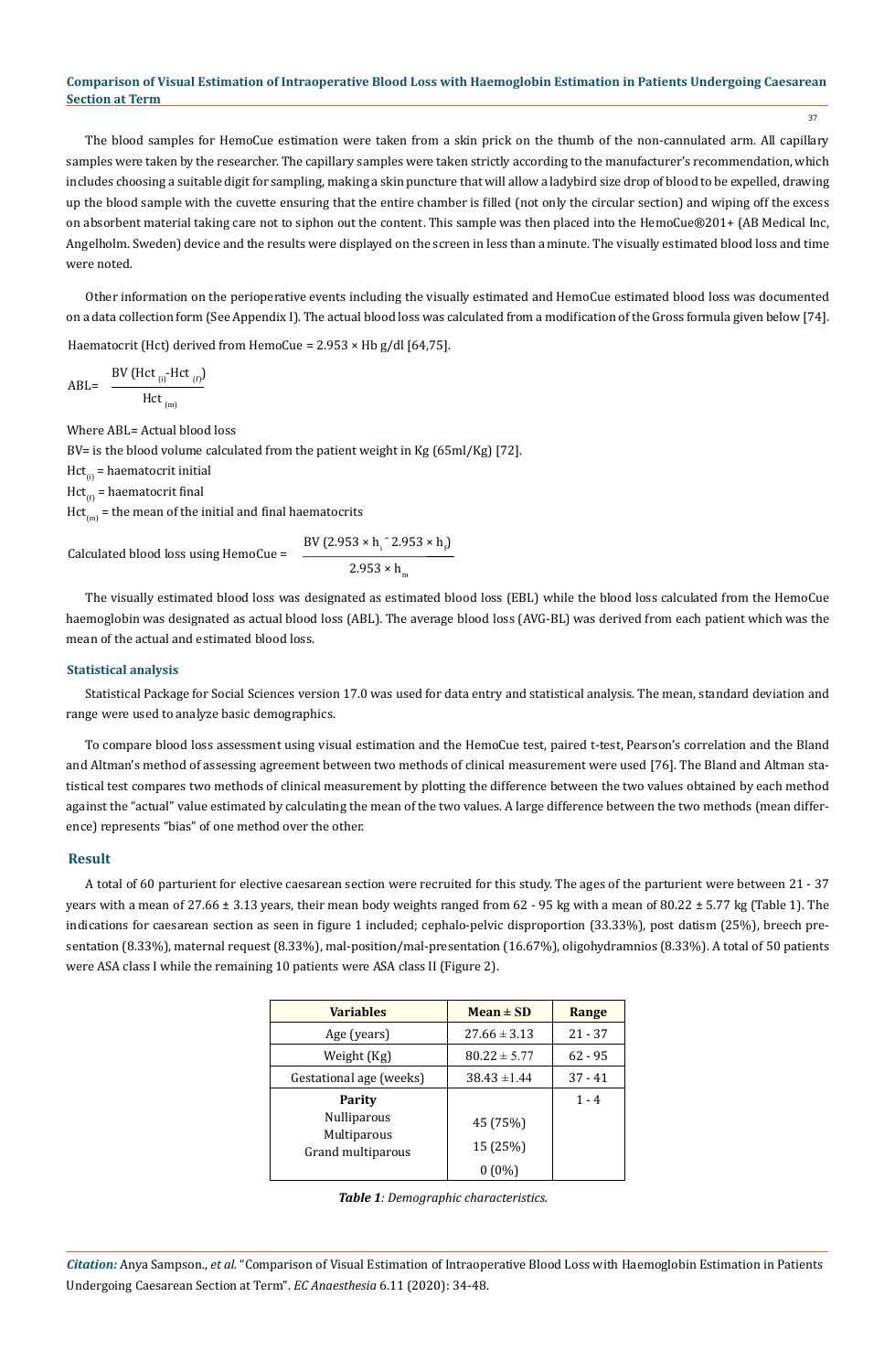38



*Figure 1: Indications for caesarean section.*



*Figure 2: Distribution of patients by ASA classification.*

The duration of surgery varied between 60 - 90 minutes with a mean of  $75.22 \pm 7.22$  minutes. The total volume of fluid given to the patients ranged from 1200 - 1850 ml with a mean of 1555.44 ± 113.13 ml (Table 2). The relationship between laboratory haemoglobin concentration of the patients' using an auto-analyzer (GEM premier 3000) and that of Hemocue haemoglobin concentration was determined using Pearson's correlation ( $p = .0001$ ,  $n = 60$ ,  $r = 0.89$ ) (Figure 3). This result suggests that Hemocue has a high accuracy with correlation of 0.89 when compared with a reference method (automated hematology analyzer) (Figure 3). Further comparison of the values obtained from the two methods of haemoglobin estimation was done using a paired t- test and no significant difference was observed (p value = 0.07) as seen in table 3.

| <b>Variables</b>                 | Range       | <b>Mean</b> | $\pm$ SD   |
|----------------------------------|-------------|-------------|------------|
| Volume of preload (ml)           | $620 - 950$ | 850.67      | ± 110.21   |
| Duration of preload (minutes)    | $10 - 20$   | 14.25       | $\pm 2.08$ |
| Total volume of fluid given (ml) | 1200 - 1850 | 1555.44     | ± 113.13   |
| Duration of surgery (minutes)    | $60 - 90$   | 75.22       | ± 7.22     |
| Urine Output (ml)                | $150 - 350$ | 170.45      | ± 30.45    |

*Table 2: Time, duration and volume of fluid given.*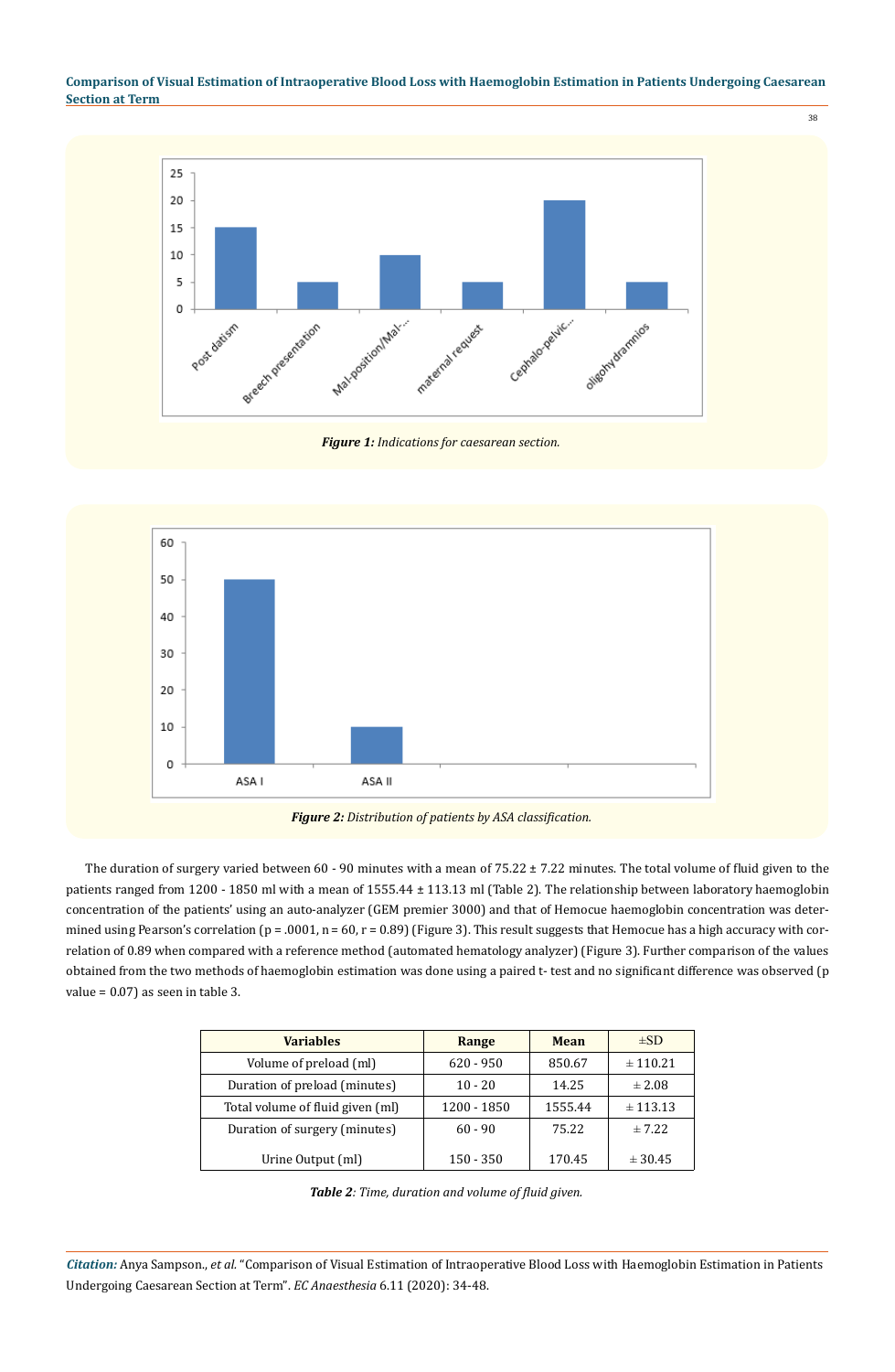39



*Figure 3: A simple scatter plot of Laboratory (lab) Hb and Hemocue (HM) Hb.*

|                               | Range        | Mean ± SD        | P-value | 95% CI of the difference |        |
|-------------------------------|--------------|------------------|---------|--------------------------|--------|
| Laboratory Haemoglobin (g/dl) | $9.5 - 14.1$ | $11.47 \pm 1.14$ |         | Lower                    | Upper  |
|                               |              |                  |         | 0.0021                   | 0.1424 |
| Hemocue Haemoglobin (g/dl)    | $9.6 - 14.0$ | $11.40 \pm 1.01$ | 0.07    |                          |        |

*Table 3: Comparison of laboratory Haemoglobin versus Hemocue haemoglobin. Level of significance ≤ 0.05.*

The patients' mean haemoglobin using Hemocue before preloading with 10 ml/kg of normal saline over 10 - 20 minutes was 11.36  $\pm$  $0.77$ g/dl, and after preloading was  $11.23 \pm 1.15$ g/dl. There was a slight drop in the mean haemoglobin level but the drop was not significant (p value = 0.14, paired t-test) as seen in table 4.

The mean visual estimated blood loss for caesarean section was 470.32 ± 221.66 ml with a range of 200 - 1100 ml while the mean calculated blood loss (CBL) using HemoCue was 563.47 ± 203.53 ml with a range of 180.7 - 1074.5 ml. Visual estimation was less than Hemocue calculated blood loss (underestimation). The difference between visually estimated blood loss and calculated blood loss was not significant with a p value of 0.125 (paired t-test) (Table 5).

A Pearson product-moment correlation coefficient was computed to assess the relationship between estimated blood loss and calculated blood loss using Hemocue. There was a positive correlation between both methods ( $r = 0.66$ ,  $n = 60$ ,  $p = 0.002$ ). A scatter plot summarizes the results (Figure 4). Overall, there was a reasonable, positive correlation between visually estimated blood loss and Hemocue calculated blood loss.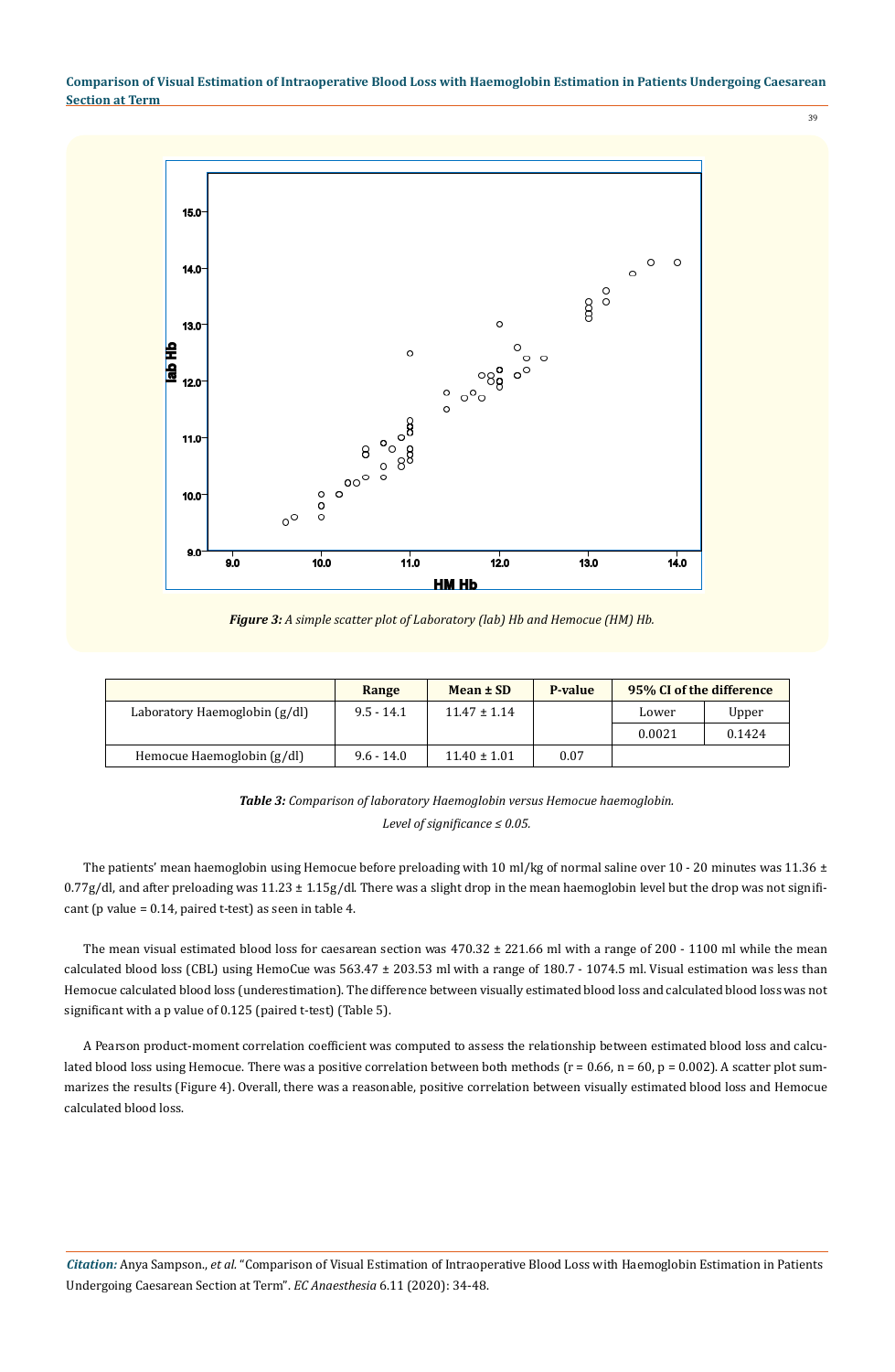

|                                   | Range         | Mean ± SD        | P-value | 95% CI of the difference |        |
|-----------------------------------|---------------|------------------|---------|--------------------------|--------|
| Haemoglobin before preload (g/dl) | $10.0 - 12.7$ | $11.36 \pm 0.77$ |         | Lower                    | Upper  |
|                                   |               |                  |         | 0.9060                   | 1.1514 |
| Haemoglobin after preload (g/dl)  | $9.8 - 12.3$  | $11.23 \pm 1.15$ | 0.14    |                          |        |

*Table 4: Effect of preload on the mean Haemoglobin using Hemocue.*

*Level of significance ≤ 0.05.*

| <b>Blood loss during caesarean section</b>         | Range          | Mean ± SD           | <i>p</i> -value | 95% CI of the difference |
|----------------------------------------------------|----------------|---------------------|-----------------|--------------------------|
| Visually estimated blood loss at skin closure (ml) | 200-1100       | $470.32 \pm 221.66$ |                 | $-13.65 - 102.34$        |
| HemoCue calculated blood loss at skin closure (ml) | 180.7 - 1074.5 | $563.47 \pm 203.53$ | 0.125           |                          |

*Table 5: Visual estimated blood loss and HemoCue calculated blood loss for Caesarean Section.*

Further analysis was done using Bland and Altman statistical test. Estimated blood loss and calculated blood loss were used to determine the difference in blood loss (DIFF-BL). The average blood loss (derived from the mean of both methods of estimation) was 456.22 ± 177.46 ml (Table 6). The bias (mean difference between both methods) was negligible (+45.25 ml) and the limit of agreement (mean difference ± 2SD) between both methods was -222.20 - 275.43 ml (Table 6). The bias and limit of agreement between both methods of assessing blood loss was small and not significant enough to cause error in clinical judgment in this group of patients.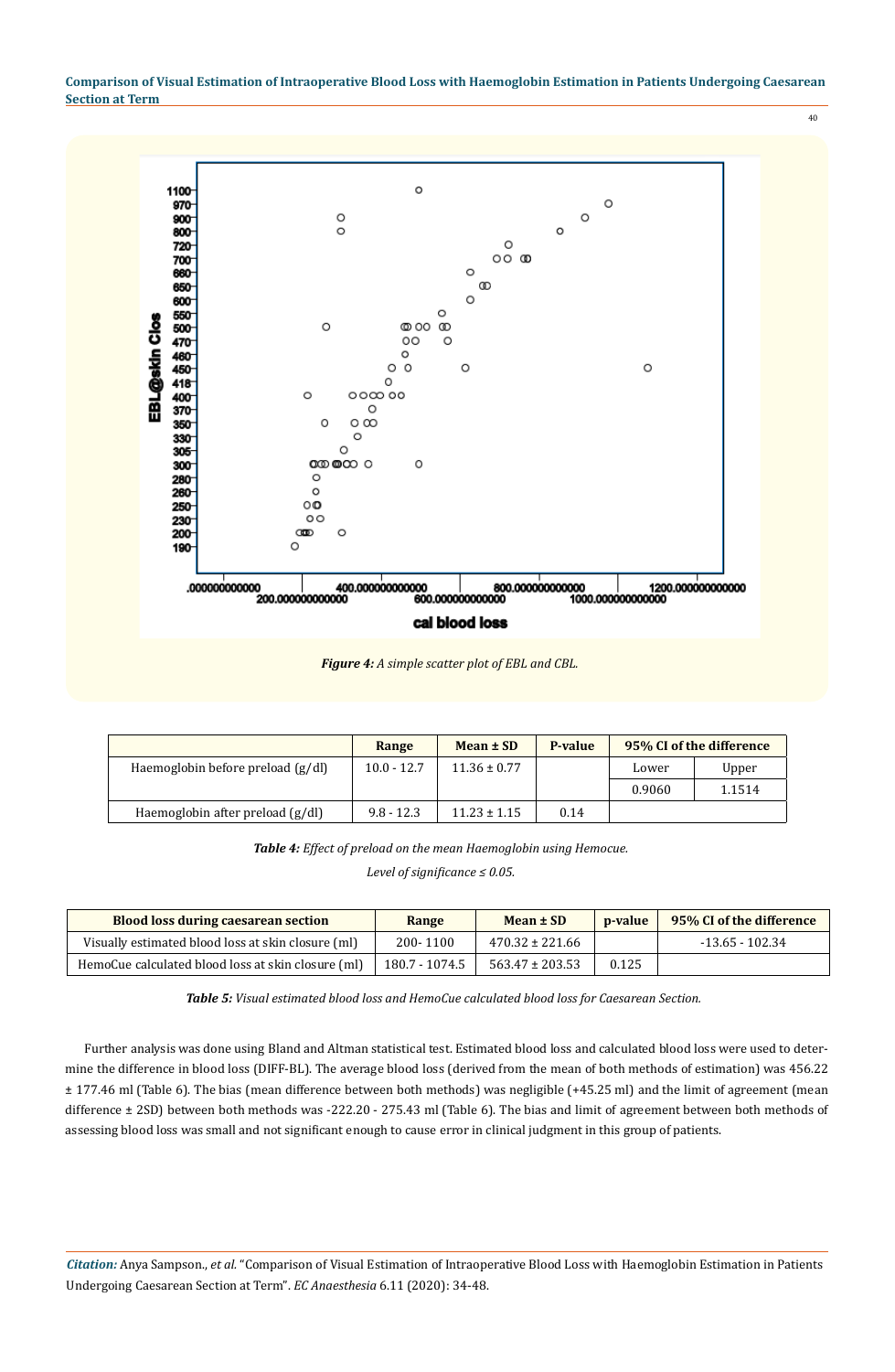41

| <b>Parameter</b>        | Range             | Mean ± SD           | <b>Standard error of mean</b> | Limit of agreement (mean $\pm$ 2SD) |
|-------------------------|-------------------|---------------------|-------------------------------|-------------------------------------|
| DIFF-BL (ml)            | $-624.5 - +781.6$ | $+45.25 \pm 116.16$ | 27.55                         | $-222.20 - 275.43$                  |
| Average blood loss (ml) | 202.06 - 911.58   | 456.22 177.46       | 20.44                         |                                     |

*Table 6: Measurement of agreement between both methods.*

To obtain the Bland-Altman plot, the difference in blood loss was plotted on the Y-axis with the average blood loss on the X-axis (Figure 5). From the plot it was observed that at average blood loss between 200 - 500 ml, the values were around the "0" point on the Y-axis which connotes good level of agreement between both methods of determining intraoperative blood loss but this scatters further away around the "0" point at average blood loss of > 500 ml which implies that as blood loss increases above 500 ml the error margin between visually estimated blood loss and Hemocue calculated blood loss widens.



The patients' vital signs trends during the surgery are reflected in figures 6-8. Systolic blood pressure decreased significantly by 16 mmHg (p = 0.001, paired t- test) while diastolic pressure decreased by 10 mmHg (p = 0.015, paired t-test) in the first 10 minutes of spinal anaesthesia, subsequently, there was a gradual rise in the systolic and diastolic pressure. In 33% (20) of the parturient, hypotension was managed with 3mg aliquots of ephedrine. No significant change in the pulse rate ( $p = 0.086$ , paired t-test) and the respiratory rate ( $p = 0.086$ ) 0.776, paired t-test) were observed.

Neonatal outcome was good with Apgar score in the range of 7 - 9 in 1 and 5 minute interval (Table 7).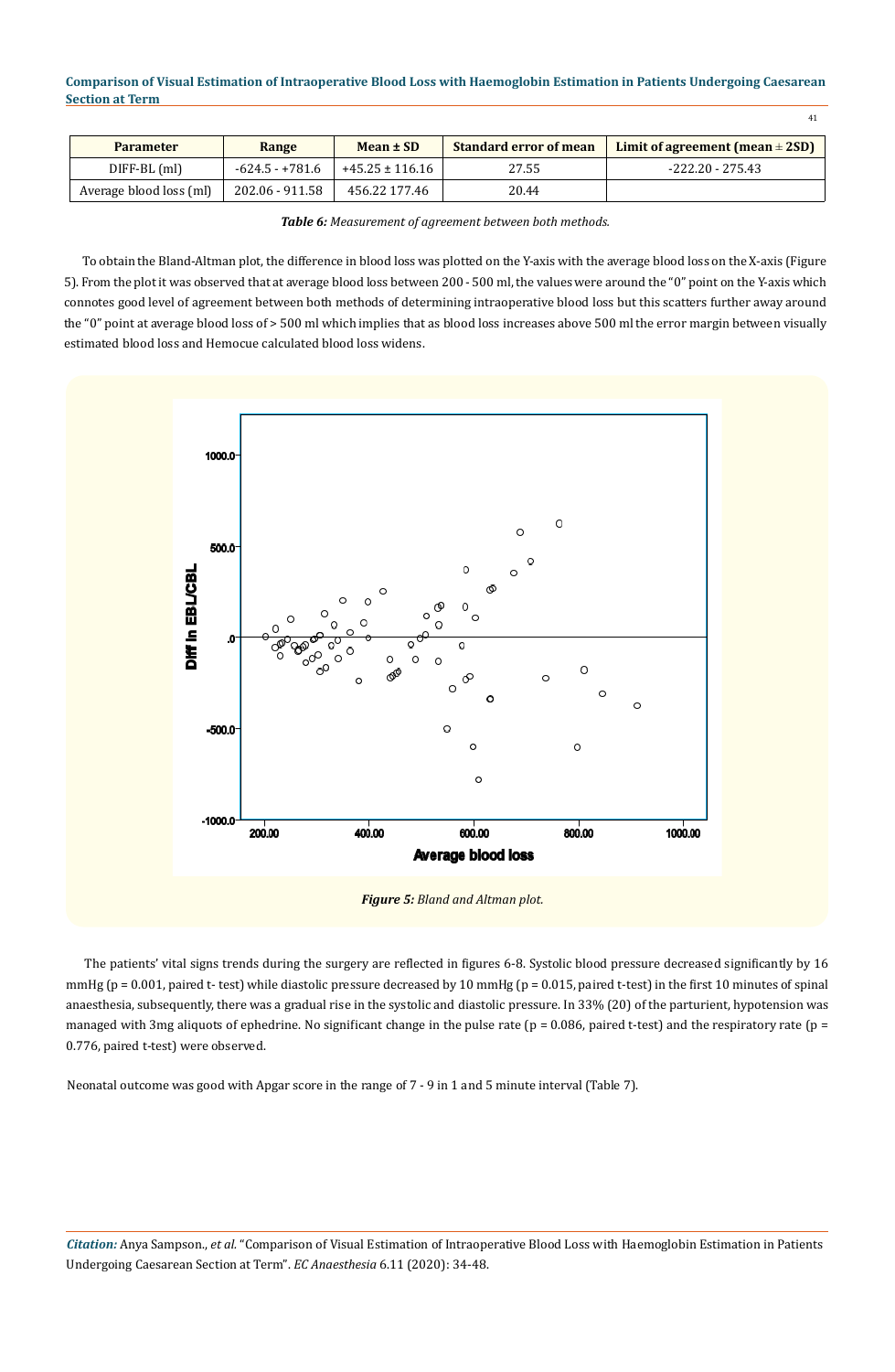

*Figure 6: Trends of haemodynamic parameters.*



*Figure 7: Trend of Respiratory rate.*

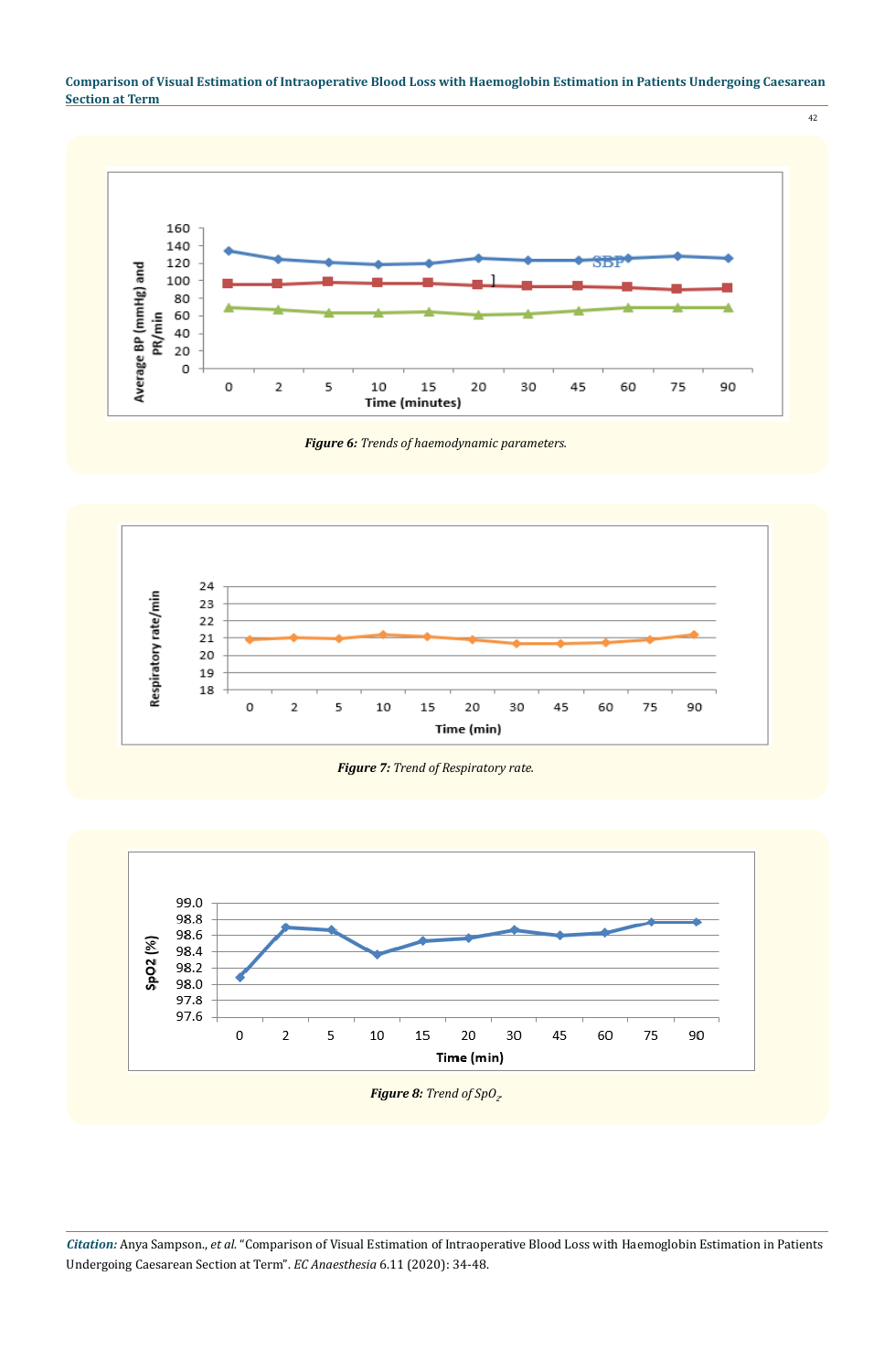| <b>Parameter</b>     | Range       | <b>Mean</b> (SD) |
|----------------------|-------------|------------------|
| Neonatal weight (kg) | $2.5 - 5.5$ | $3.08 \pm 0.568$ |
| Apgar score          |             |                  |
| 1 minute             | 7 - 9       |                  |
| 5 minutes            | 7.9         |                  |

*Table 7: Neonatal outcome.*

## **Discussion and Conclusion**

The study revealed that visual estimation was found to be less than Hemocue calculated blood loss. However, visual estimation of intraoperative blood loss by the anaesthetist did not significantly differ from Hemocue calculated blood loss. The average blood loss using visual estimation in this study was 470 ± 221 ml with a range of 200 - 1100 ml. This finding agrees with the results of previous studies done by Duthie., *et al*. [26] and Fauzia., *et al*. [27], Duthie., *et al*. [26] in their study, observed a mean estimated blood loss of 425 ml with a range of 100 - 1300 ml during caesarean section.

 In the same way, Fauzia., *et al*. [27] in their work observed that the average blood loss estimated by anaesthetist was 498 ± 176 ml while visually estimated blood loss by obstetrician was  $592 \pm 222$  ml. In their study, the estimated blood loss by the anaesthetists were surprisingly lower than those of the obstetricians in contrast to the general belief that anaesthetists often tend to 'overestimate' blood loss [37]. Their study included both elective and emergency caesarean sections, however, the estimated blood loss by the anaesthetists corroborated with the index study which implies that there is no significant difference in blood loss during elective or emergency caesarean section [23-25].

Furthermore, Ashraf., *et al.* [23] in a study to assess blood loss during caesarean section observed that visually estimated blood loss by nurses, obstetricians and anaesthetists was within the range of 350 - 1000 ml. In their study, the anaesthetists gave the closest estimation of blood loss (mean EBL = 560 ml) when it was compared with the results obtained by weighing of swabs.

In contrast, Imarengaiye., *et al*. [77] and Oluwarotimi., *et al*. [78] in separate studies observed the mean estimated blood loss during caesarean section to be as high as  $1310.8 \pm 991.8$  ml and  $848.3 \pm 736.2$  ml respectively. Interestingly, both studies were retrospective in nature and were focused on evaluating blood reservation and utilization policy during caesarean section and also included patients who received intraoperative blood transfusion. This was in contrast with the index study which was a prospective study, where patients who received intraoperative blood transfusion or whose haemoglobin level dropped to ≤ 7 g/dl were excluded.

Furthermore, several anaesthetists were involved in estimating blood loss in the above studies compared to a single anaesthetist in this index study and this could have led to inter-observer bias. The researcher (anaesthetist) in the index study was solely responsible for visual estimation of blood loss so as to eliminate inter-observer variability.

There is paucity of report on the use of Hemocue in determining intraoperative blood loss during caesarean section globally. In this study, the HemoCue calculated blood loss was 563 ± 207 ml with a wide range of 181 - 1075 ml. The result is in tandem with previous work done using laboratory haematocrit values (model not reported), where the measured blood loss was within the range of 66 - 1290 ml during caesarean section with a mean of 627 ml [23].

Duthie., *et al*. [26] in a different study carried out to measure blood loss during caesarean section, reported a mean blood loss of 487 ml with a range of 164 - 1438 ml. However, the measured blood loss was done using alkaline hematin method which is different from the technique adopted in the current study. A review of articles on various methods of measuring blood loss revealed that only few published studies have quantified blood loss with acid or alkaline hematin, and there are none in developing countries [22].

In another study done to measure blood loss during caesarean section using patients' laboratory haemoglobin (model not reported), an average blood loss of 787 ± 519 ml was observed [27]. The methodology in the above study differed significantly from the index study as the final Hb check was done 48 hours after surgery and some of the patients who had received blood transfusion in the immediate postoperative period were included in the study and these could account for the discrepancy in their outcome compared to the index study.

In addition, two previous studies done by Ramadani., *et al*. [20] and Gol., *et al.* [25] using gravimetric method to measure blood loss during caesarean section revealed a mean blood loss of 669 ml and 626 ml respectively. The slight increase in their values compared to the index study could be attributed to the different methods of assessment employed by the investigators and the inclusion of patients undergoing general anaesthesia. It is well documented that measured blood loss varies with the method of assessing blood loss and there

*Citation:* Anya Sampson., *et al.* "Comparison of Visual Estimation of Intraoperative Blood Loss with Haemoglobin Estimation in Patients Undergoing Caesarean Section at Term". *EC Anaesthesia* 6.11 (2020): 34-48.

43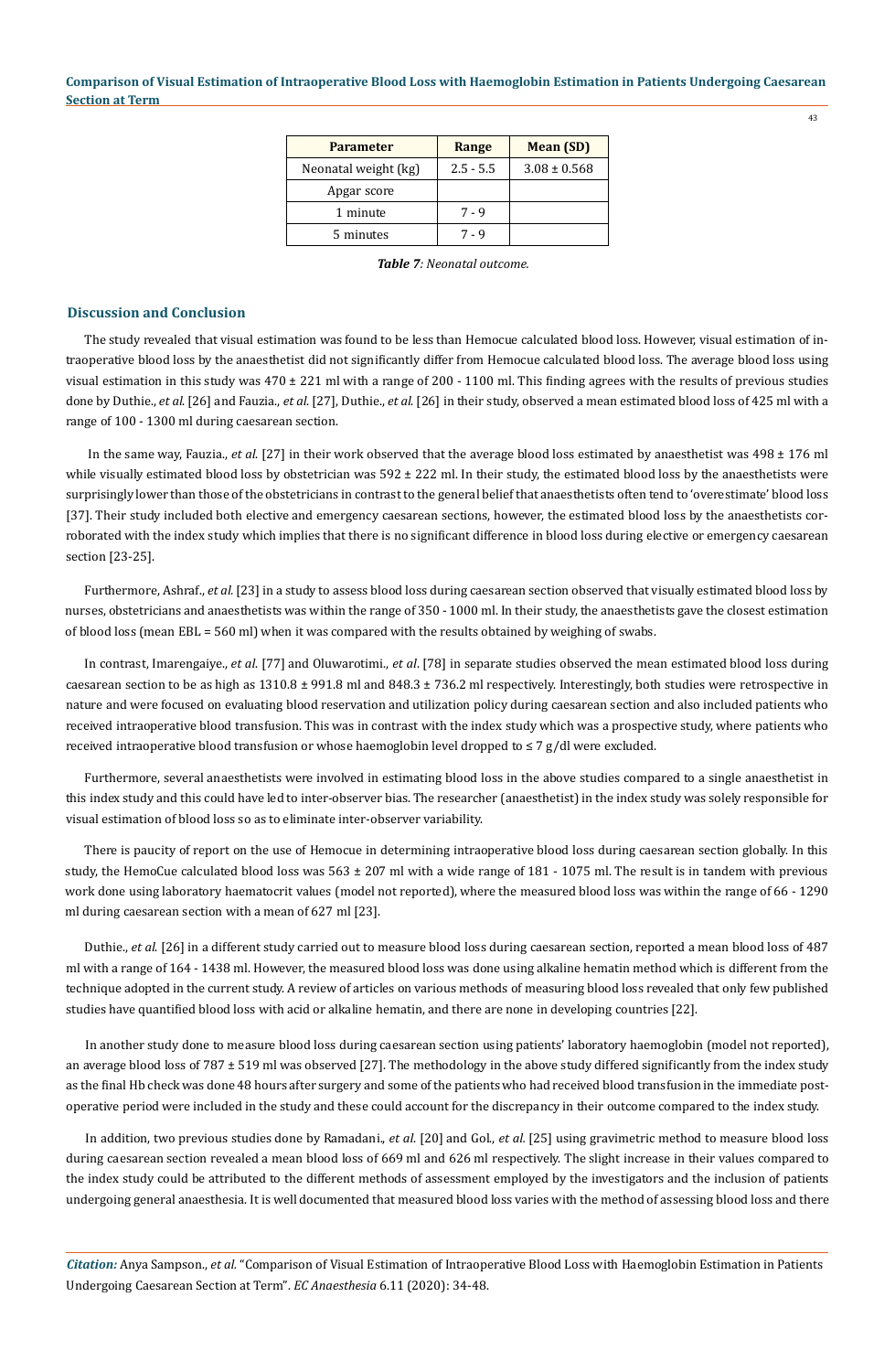44

There was no significant difference between the mean visual estimated blood loss and the mean HemoCue calculated blood loss ( $p =$ 0.125, paired t-test). The relationship between both methods of estimating blood loss was assessed using Pearson's correlation and the result showed a high correlation between both methods (r = 0.66). This finding agrees with the study done by Laarson., *et al.* [33] where he observed moderate correlation (r = 0.55) between estimated and measured blood loss in caesarean section. Similarly, Budny., *et al.* [40] in their work, established a strong positive association between calculated blood loss and visually EBL

In contrast, Naveen., *et al.* [34] compared visually EBL with laboratory calculated blood loss and found poor correlation between both methods with interclass correlation coefficient of 0.34. Their study was done on general surgery patients, neurosurgical and orthopaedic patients. In addition, more than one anaesthetist was responsible for estimation of blood loss and this could account for the disparity in their result compared to the index study.

Similarly, Abbasi., *et al.* [35] in their work reported poor correlation between visual EBL and haematocrit CBL in supratentorial craniotomy with a regression coefficient of 0.38. Their study was conducted on neurosurgery patients whose procedure lasted between 2 - 6 hours, with an average blood loss of 945 ml. The large blood loss associated with supratentorial craniotomy could account for the poor correlation between both methods as visually estimated blood loss becomes more inaccurate as blood loss increases. In addition, the use of irrigation fluid during craniotomy could also contribute to error in their estimation of blood loss.

 However, the interpretation of test of significance and correlation coefficient when comparing two methods could be misleading as data which seem to be poor in agreement can produce quite high correlations [76]. Therefore, further analysis to measure the degree of agreement between both methods of clinical measurement recommended by Bland and Altman was also employed. The result showed good agreement between the two methods of assessing blood loss with a bias of + 45.25 ml. The level of agreement was better at blood loss of between 200 - 500 ml. At blood loss > 500 ml the difference between both method was between 500 - 750 ml which was too wide and represent an unacceptable margin if it should be solely relied upon for clinical judgment.

These findings corroborates with previous studies where blood loss was visually estimated with reasonable accuracy among anaesthetists and the error in clinically estimated blood loss was typically higher if the measured blood loss was more than 600 ml [31,38]. Similarly, Kavle., et al. [38] in their study found visual estimation of blood loss by Zanzibari nurse-midwives to be accurate when compared to laboratory CBL with a mean difference of 5 ml. In the above study, the mean difference increased to 62 ml when blood loss > 200 ml, a pattern that was in keeping with the finding in this index study. Furthermore, Glover, in his study had reported greater error in the estimation of larger blood losses by health professionals which was also in keeping with this study [39].

In this research, the patients' laboratory haemoglobin and Hemocue haemoglobin were compared and a high correlation was observed (r = 0.89). The observation was in keeping with several other studies which suggested that Hemocue is an accurate device in assessment of haemoglobin in obstetric patients [58,60,79]. Fabian Sanchis-Gomer., et al. [58] in their study compared HemoCue Hb 201 system with the reference method according to International Council For Standardization In Haematology (ICSH) and found a correlation of 0.99. This result reflects a near perfect relationship between both methods and further validates the accuracy of Hemocue in assessing haemoglobin level in obstetric patients.

In addition, no significant change in patients' haemoglobin level before and after preloading with normal saline was noted ( $p = 0.14$ ). The result aligns with the study done by Swensen and Hahn where they observed that the associated changes in blood volume and packed cell volume are very transient and insignificant when volumes of 10 - 20 ml/kg are administered as a single loading dose as seen during caesarean section [70]. In another study corroborating the above finding, 2 - 3 litres of isotonic solution were given during caesarean section and no effect of haemodilution appeared on haematocrit levels [71].

In contrast, in another study, it was observed that hypotension was followed by increased haemodilution after a delay of as much as 15 minutes [69]. However, the study was conducted on male patients undergoing short urological procedures under epidural anaesthesia, and the difference in their patient selection and the use of extradural anaesthesia may account for the disparity in their findings.

In the index study, the total volume of fluid given to the patients was between 1200 - 1850 ml, as fluid administration was restricted to preload and fluid maintenance and intraoperative hypotension was managed with 3 mg boluses of ephedrine to minimize haemodilution from excessive fluid administration. Most of the episodes of hypotension occurred in the initial 10 minutes after subarachnoid block. 20 patients received vasopressor (ephedrine) for management of hypotension.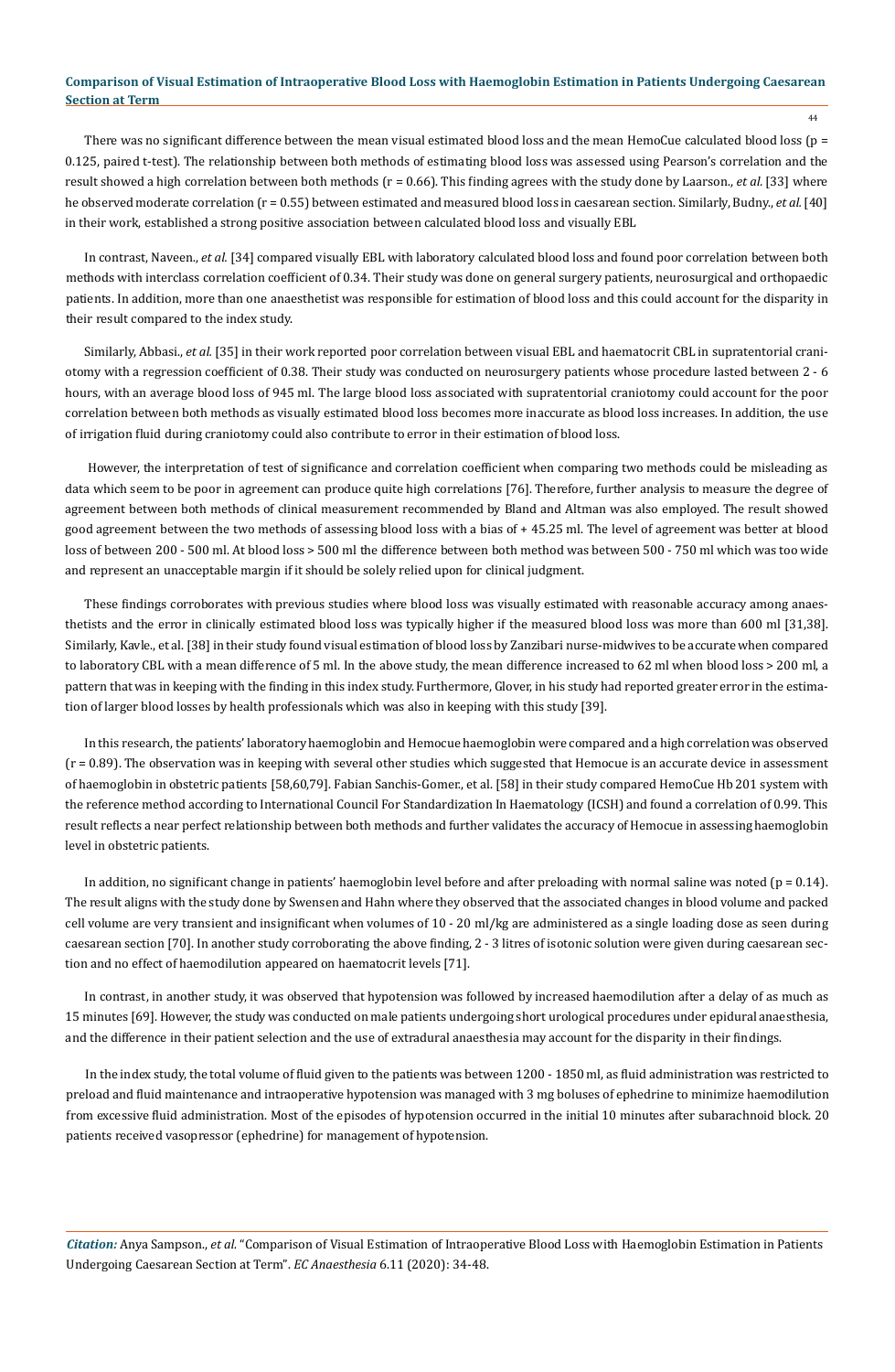Caesarean section is known to be associated with varying degrees of blood loss assessed by diverse methods such as gravimetry, colorimetry, radioisotope tagging of red cells, and photometry . However, visual estimation in this study was found to be reasonably accurate with marginal error, and a greater imprecision was found with higher losses of greater than 500ml.

In conclusion, visually estimated blood loss was closely related to HemoCue calculated blood loss, and even though visually estimated blood loss was less than Hemocue calculated blood loss the margin was not significant and couldn't have led to error in clinical judgment such as over transfusion or unrecognized massive maternal haemorrhage.

## **Bibliography**

- 1. Vimala N., *et al*[. "Sublingual misoprostol versus oxytocin infusion to reduce blood loss at caesarean section".](https://www.ncbi.nlm.nih.gov/pubmed/16343498) *International Journal of [Gynecology and Obstetrics](https://www.ncbi.nlm.nih.gov/pubmed/16343498)* 92.2 (2006): 106-110.
- 2. Desalu O., *et al*[. "Transfusion trigger-How precise are we? Intraoperative blood transfusion practices in a tertiary centre in Nigeria".](https://www.ncbi.nlm.nih.gov/pubmed/18783579)  *[Transfusion Medicine](https://www.ncbi.nlm.nih.gov/pubmed/18783579)* 18.4 (2008): 211-215.
- 3. [American Society of Anesthesiologist Task Force on Perioperative Blood Transfusion and Adjuvant Therapies. "Practice guidelines](https://www.ncbi.nlm.nih.gov/pubmed/16810012) [for perioperative blood transfusion and adjuvant therapies: an updated report by the American Society of Anesthesiologist Task](https://www.ncbi.nlm.nih.gov/pubmed/16810012) [Force on blood transfusion and adjuvant therapies".](https://www.ncbi.nlm.nih.gov/pubmed/16810012) *Anesthesiology* 105.1 (2006): 198-208.
- 4. Faponle AF and Makinde ON. "Caesarean section: Intraoperative blood loss and its restitution". *East African Medical Journal* 84.1 (2007): 31-34.
- 5. Anorlu RI., *et al*[. "Uses and misuse of blood transfusion in obstetrics in Lagos, Nigeria".](https://www.ncbi.nlm.nih.gov/pubmed/14529219) *West African Journal of Medicine* 22.2 (2003): [124-127.](https://www.ncbi.nlm.nih.gov/pubmed/14529219)
- 6. [Ozumba BC and Ezegwui HU. "Blood transfusion and caesarean section in developing country".](https://www.ncbi.nlm.nih.gov/pubmed/17130021) *Journal of Obstetrics and Gynaecology*  [26.8 \(2006\): 746-748.](https://www.ncbi.nlm.nih.gov/pubmed/17130021)
- 7. ["Practice Guidelines for blood component therapy: A report by the American Society of Anesthesiologists Task force on blood com](https://www.ncbi.nlm.nih.gov/pubmed/8659805)ponent therapy". *Anesthesiology* [84.3 \(1996\): 732-747.](https://www.ncbi.nlm.nih.gov/pubmed/8659805)
- 8. Imarengaiye CO., *et al*[. "Intraoperative blood transfusion among adult surgical patients in a tertiary hospital in Benin City, Nigeria".](https://www.ajol.info/index.php/jmbr/article/view/10629)  *[Journal of Medicine and Biomedical Research](https://www.ajol.info/index.php/jmbr/article/view/10629)* 1.2 (2002): 17-22.
- 9. Ovadje O and Crabbe FF. "Blood transfusion in medical practice. How exposed are you?" *African Journal of Anaesthesia and Intensive Care* 2 (1996): 18-27.
- 10. [Esler MD and Douglas MJ. "Planning for haemorrhage Steps an anesthesiologist can take to limit and treat haemorrhage in obstetric](https://www.ncbi.nlm.nih.gov/pubmed/12698837)  patient". *[Anesthesiology Clinics of North America](https://www.ncbi.nlm.nih.gov/pubmed/12698837)* 21.1 (2003): 127-144.
- 11. Jeff W., *et al*[. "The Millennium Development Goals: A cross-sectoral analysis and principles for goal setting after 2015".](https://www.ncbi.nlm.nih.gov/pubmed/12698837) *Lancet*  [376.9745 \(2010\): 991-1022.](https://www.ncbi.nlm.nih.gov/pubmed/12698837)
- 12. Van de Louw A., *et al*[. "Reliability of HemoCue in patients with gastrointestinal bleeding".](https://www.ncbi.nlm.nih.gov/pubmed/17146633) *Intensive Care Medicine* 33.2 (2007): 355- [358.](https://www.ncbi.nlm.nih.gov/pubmed/17146633)
- 13. Ripmann CE., *et al*[. "HemoCue, an accurate bedside method of haemoglobin measurement?"](https://www.ncbi.nlm.nih.gov/pubmed/9495289) *Journal of Clinical Monitoring* 13.6 [\(1997\): 373-377.](https://www.ncbi.nlm.nih.gov/pubmed/9495289)
- 14. Gethring H., *et al*[. "Accuracy of point-of-care testing \(POCT\) for determining haemoglobin concentrations".](https://www.ncbi.nlm.nih.gov/pubmed/12190799) *Acta Anaesthesiologica Scandinavica* [46.8 \(2002\): 980-986.](https://www.ncbi.nlm.nih.gov/pubmed/12190799)
- 15. Lewis G Ed. "The Confidential Enquiry into Maternal and Child Health (CEMACH). Saving mother's lives reviewing maternal deaths to make motherhood safer 2003-2005". The seventh report on confidential enquiry into maternal deaths in the United Kingdom. London CEMACH (2007).
- 16. Matt Rucklidge and Katt Davies. "Management of obstetric haemorrhage". Anaesthesia UK. ATOTW archive. 41 (2007).
- 17. [World Health Organization. "The Safe Motherhood initiative and beyond".](https://www.ncbi.nlm.nih.gov/pubmed/18038048) *Bulletin of the World Health Organization* 85.10 (2007): [733-735.](https://www.ncbi.nlm.nih.gov/pubmed/18038048)

*Citation:* Anya Sampson., *et al.* "Comparison of Visual Estimation of Intraoperative Blood Loss with Haemoglobin Estimation in Patients Undergoing Caesarean Section at Term". *EC Anaesthesia* 6.11 (2020): 34-48.

45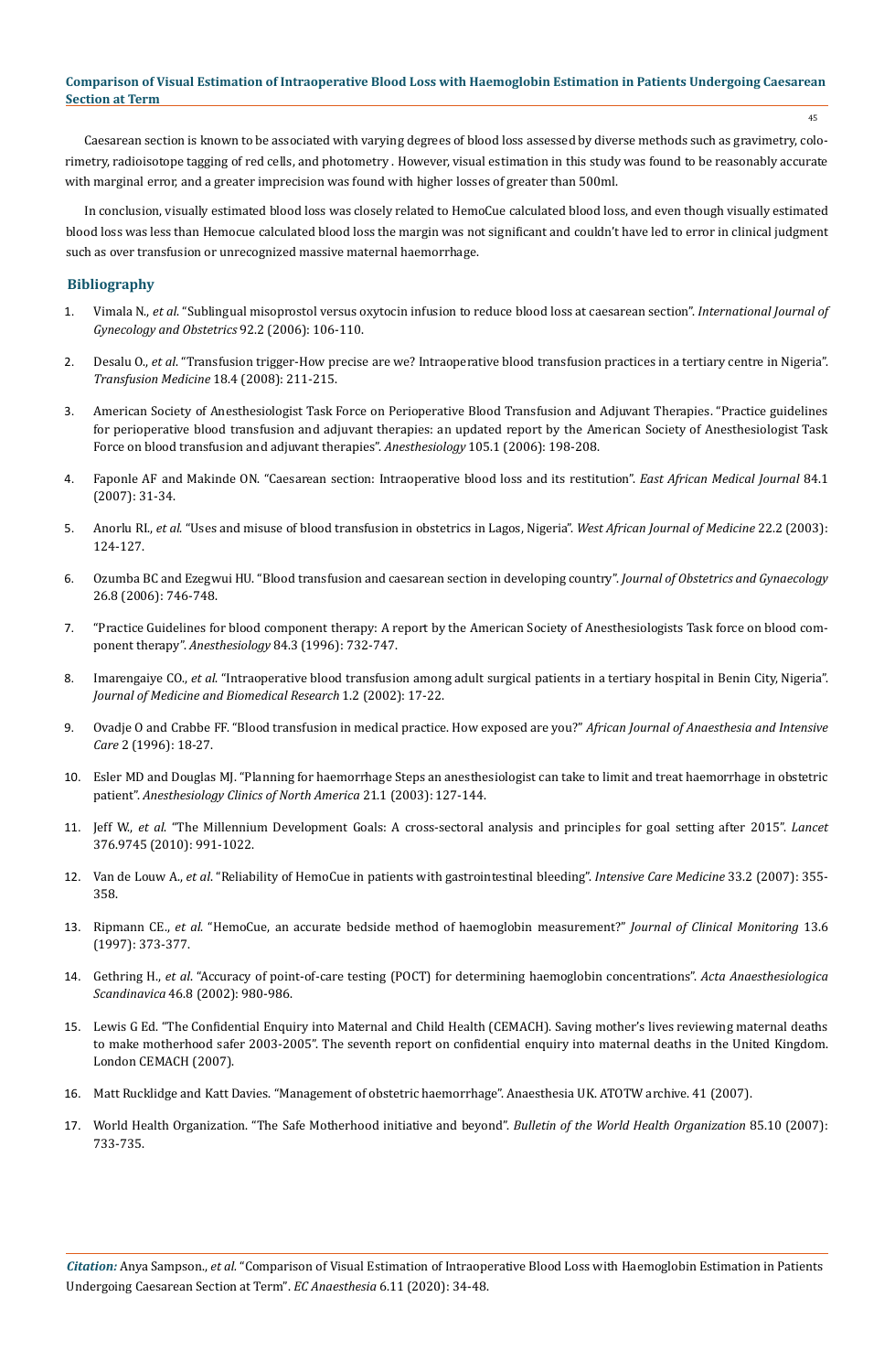18. Prual A., *et al*[. "Severe maternal mortality from direct obstetric causes in West Africa: Incidence and case fatality rates".](https://www.ncbi.nlm.nih.gov/pubmed/10859853) *Bulletin of the [World Health Organization](https://www.ncbi.nlm.nih.gov/pubmed/10859853)* 78.5 (2000): 593-602.

46

- 19. Henry VD., *et al*[. "Estimating maternal mortality level in rural Northern Nigeria by the sisterhood method".](https://www.hindawi.com/journals/ijpr/2012/464657/) *International Journal of [Population Research](https://www.hindawi.com/journals/ijpr/2012/464657/)* (2012): 464657.
- 20. [Ramadani H. "Caesarean section intraoperative blood loss and mode of placenta separation](https://www.ncbi.nlm.nih.gov/pubmed/15491554)*". International Journal of Gynecology and Obstetrics* [87.2 \(2004\): 114-118.](https://www.ncbi.nlm.nih.gov/pubmed/15491554)
- 21. [Maternal Mortality Estimation Inter-Agency Group. Estimates by WHO, UNICEF, The World Bank, and the United Nations Population](http://apps.who.int/iris/bitstream/handle/10665/112682/9789241507226_eng.pdf;jsessionid=42299F85BC17AFF5F591F93BD652D1C6?sequence=2)  [Division 1990-2013. Trends in Maternal Mortality 1.1 \(2014\): 23.](http://apps.who.int/iris/bitstream/handle/10665/112682/9789241507226_eng.pdf;jsessionid=42299F85BC17AFF5F591F93BD652D1C6?sequence=2)
- 22. [Mavis N and Schorn MN. "Measurement of blood loss: Review of article".](https://www.ncbi.nlm.nih.gov/pubmed/20129226) *Journal of Midwifery and Women's Health* 55.1 (2010): 20-27.
- 23. [Ashraf Aly H and Hisham M Ramadani. "Assessment of blood loss during caesarean section under general anaesthesia and epidural](http://applications.emro.who.int/imemrf/AJAIC/2006_9_1_25.pdf)  analgesia using different methods". *[Alexandria Journal of Anaesthesia and Intensive Care](http://applications.emro.who.int/imemrf/AJAIC/2006_9_1_25.pdf)* 9.1 (2006): 25-34.
- 24. Andrews W., *et al*[. "Effect of type of anaesthesia on blood loss at elective repeat caesarean section".](https://www.ncbi.nlm.nih.gov/pubmed/1575842) *American Journal of Perinatology*  [9.3 \(1992\): 197-200.](https://www.ncbi.nlm.nih.gov/pubmed/1575842)
- 25. Gol M., *et al*. "Does natural removal of the placenta affect operative blood loss during caesarean section?" *European Journal of Obstetrics, Gynecology and Reproductive Biology* 15.112 (2004): 57-60.
- 26. Duthie SJ., *et al*[. "Intraoperative blood loss during elective caesarean section".](https://www.ncbi.nlm.nih.gov/pubmed/1622905) *British Journal of Obstetrics and Gynaecology* 99.5 [\(1992\): 364-367.](https://www.ncbi.nlm.nih.gov/pubmed/1622905)
- 27. Fauzia AK., *et al*[. "Estimation of blood loss during caesarean section".](https://www.ncbi.nlm.nih.gov/pubmed/17312645) *Journal of the Pakistan Medical Association* 56.12 (2006): 572- [575.](https://www.ncbi.nlm.nih.gov/pubmed/17312645)
- 28. Hofmeyr GJ and Mohlala BKF. "Hypovolaemic shock". *[Best Practice and Research Clinical Obstetrics and Gynaecology](https://www.ncbi.nlm.nih.gov/pubmed/11478820)* 15.4 (2001): [645-662.](https://www.ncbi.nlm.nih.gov/pubmed/11478820)
- 29. Nelson-Piercy C. "Handbook of Obstetric medicine, 4th edition". Northampton, UK: Oxford University Press 14 (2010): 239-241.
- 30. Kuhn KS., *et al*[. "WHO analysis of causes of maternal death: A systematic review".](https://www.ncbi.nlm.nih.gov/pubmed/16581405) *Lancet* 367.9516 (2006): 1066-1074.
- 31. Duthie SJ., *et al*[. "Discrepancy between laboratory estimation and visual estimation of blood loss during normal delivery".](https://www.ncbi.nlm.nih.gov/pubmed/1995380) *European [Journal of Obstetrics, Gynecology and Reproductive Biology](https://www.ncbi.nlm.nih.gov/pubmed/1995380)* 38.2 (1990): 118-123.
- 32. Prasertchareonsuk W., *et al*[. "Accuracy of the blood loss estimation in the third stage of labour".](https://www.ncbi.nlm.nih.gov/pubmed/11044547) *International Journal of Gynecology and Obstetrics* [71.1 \(2000\): 69-70.](https://www.ncbi.nlm.nih.gov/pubmed/11044547)
- 33. Laarson C., *et al*[. "Estimation of blood loss after caesarean section and vagina delivery has low validity with a tendency to exaggerate".](https://www.ncbi.nlm.nih.gov/pubmed/17260220)  *[Acta Obstetricia et Gynecologica Scandinavica](https://www.ncbi.nlm.nih.gov/pubmed/17260220)* 85.12 (2006): 1448-1452.
- 34. [Naveen E and Manickam P. "Perioperative blood loss assessment- How accurate?"](http://medind.nic.in/iad/t06/i1/iadt06i1p35.pdf) *Indian Journal of Anaesthesia* 50.1 (2006): 35-38.
- 35. Abbasi S., *et al*[. "Comparison of visual estimation of blood loss with serial haemoglobin and haematocrit estimation in supratentorial](http://www.priory.com/anaesthesia/Blood-Loss.htm)  craniotomy". *[Priory Lodge Education](http://www.priory.com/anaesthesia/Blood-Loss.htm)* 35.2 (2011): 1-2.
- 36. [Bourke DL and Smith TC. "Estimating allowable haemodilution".](https://www.ncbi.nlm.nih.gov/pubmed/4433062) *Anaesthesiology* 41.6 (1974): 609-612.
- 37. Bose P., *et al*[. "Improving the accuracy of estimated blood loss at obstetric haemorrhage using clinical reconstruction".](https://www.ncbi.nlm.nih.gov/pubmed/16907938) *British Journal [of Obstetrics and Gynaecology](https://www.ncbi.nlm.nih.gov/pubmed/16907938)* 113.8 (2006): 919-924.
- 38. Kavle JA., *et al*[. "Measurement of blood loss at child birth and post partum".](https://www.sciencedirect.com/science/article/pii/S0020729206003080) *International Journal of Gynecology and Obstetrics* 95.1 [\(2006\): 24-28.](https://www.sciencedirect.com/science/article/pii/S0020729206003080)
- 39. [Glover P. "Blood loss at delivery: How accurate is your estimation?"](https://www.ncbi.nlm.nih.gov/pubmed/15553427) *Australian Journal of Midwifery* 16.2 (2003): 21-24.
- 40. Budny PG., *et al*[. "The estimation of blood loss during burn surgery".](https://www.ncbi.nlm.nih.gov/pubmed/8471147) *Burns* 19.2 (1993): 134-137.
- 41. Kolb KS., *et al*[. "Accuracy of blood loss determination by health care professionals".](https://www.ncbi.nlm.nih.gov/pubmed/10723295) *CRNA* 10.4 (1999): 170-173.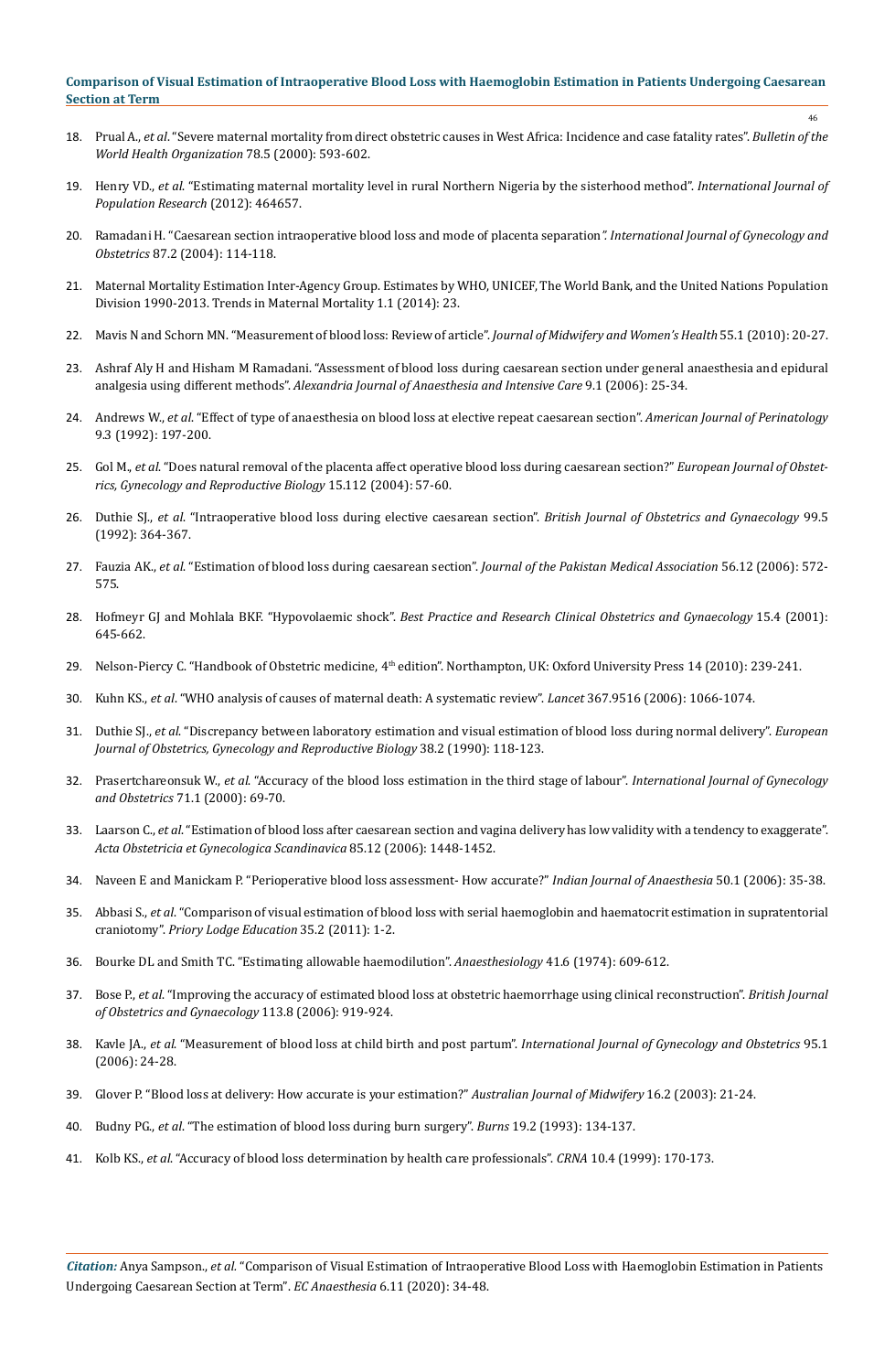- 47
- 42. [Higgins PG. "Measuring nurses' accuracy of estimating blood loss".](https://www.ncbi.nlm.nih.gov/pubmed/6979560) *Journal of Advanced Nursing* 7.2 (1982): 157-162.
- 43. [Buckland SS and Homer CSE. "Estimating blood loss after child birth using simulated clinical examples".](https://www.ncbi.nlm.nih.gov/pubmed/17320496) *Women Birth* 20.2 (2007): [85-88.](https://www.ncbi.nlm.nih.gov/pubmed/17320496)
- 44. Tall G., *et al*[. "The accuracy of external blood loss estimation by ambulance and hospital personnel".](https://www.ncbi.nlm.nih.gov/pubmed/14631697) *Emergency Medicine* 15.4 (2003): [318-321.](https://www.ncbi.nlm.nih.gov/pubmed/14631697)
- 45. Patton K., *et al*[. "Accuracy of external blood loss estimation by EMS personnel".](https://www.ncbi.nlm.nih.gov/pubmed/11371851) *Journal of Trauma* 50.5 (2001): 914-916.
- 46. Beer HL., *et al*[. "Blood loss estimation in epistaxis scenarios".](https://www.ncbi.nlm.nih.gov/pubmed/15807956) *Journal of Laryngology and Otology* 119.1 (2005): 16-18.
- 47. Dildy GA., *et al*[. "Estimating blood loss: Can teaching significantly improve visual estimation?"](https://www.ncbi.nlm.nih.gov/pubmed/15339775) *Obstetrics and Gynecology* 104.3 [\(2004\): 601-606.](https://www.ncbi.nlm.nih.gov/pubmed/15339775)
- 48. Sukprasert M., *et al*[. "Increase accuracy of visual estimation of blood from education programme".](https://www.ncbi.nlm.nih.gov/pubmed/17726810) *Journal of the Medical Association of Thailand* [89.4 \(2006\): S54-S59.](https://www.ncbi.nlm.nih.gov/pubmed/17726810)
- 49. Maslovitz S., *et al*[. "Improved accuracy of post partum blood loss estimation as assessed by simulation".](https://www.ncbi.nlm.nih.gov/pubmed/18720041) *Acta Obstetricia et Gynecologica* [87.9 \(2008\): 929-934.](https://www.ncbi.nlm.nih.gov/pubmed/18720041)
- 50. Lyon M., *et al*[. "Sonographic measurement of the inferior vena cava as a marker of blood".](https://www.ncbi.nlm.nih.gov/pubmed/15672337) *American Journal of Emergency Medicine*  [23.1 \(2005\): 45-50.](https://www.ncbi.nlm.nih.gov/pubmed/15672337)
- 51. Sefidbakht S., *et al*[. "Sonographic measurement of the inferior vena cava as a predictor of shock in trauma patients".](https://www.ncbi.nlm.nih.gov/pubmed/17541661) *Emergency Radiology* [14.3 \(2007\): 181-185.](https://www.ncbi.nlm.nih.gov/pubmed/17541661)
- 52. McCullough TC., *et al*[. "Estimated blood loss underestimates calculated blood loss during radical prostatectomy".](https://www.ncbi.nlm.nih.gov/pubmed/14730159) *Urologia Internationalis* [72.1 \(2004\): 13-16.](https://www.ncbi.nlm.nih.gov/pubmed/14730159)
- 53. Howe C., *et al*[. "Model for clinical estimation of perioperative haemorrhage".](https://www.ncbi.nlm.nih.gov/pubmed/12812382) *Clinical and Applied Thrombosis/Hemostasis* 9.2 (2003): [131-135.](https://www.ncbi.nlm.nih.gov/pubmed/12812382)
- 54. Breacher ME., *et al*[. "A standardized method for calculating blood loss".](https://www.ncbi.nlm.nih.gov/pubmed/9354828) *Transfusion* 37.10 (1997): 1070-1074.
- 55. Lienhart A., *et al*[. "Survey of anaesthesia related mortality in France".](https://www.ncbi.nlm.nih.gov/pubmed/17122571) *Anesthesiology* 105.6 (2006): 1087-1097.
- 56. The Association of Anaesthetist of Great Britain and Ireland (AAGBI). Blood transfusion and the Anaesthetist. *Red Cell Transfusion* 2.7 (2008): 11.
- 57. Lard AM., *et al*[. "Evaluation of the HemoCue® for measuring intraoperative haemoglobin concentration in comparison with the](https://www.ncbi.nlm.nih.gov/pubmed/9613300)  Coulter max-M". *Anaesthesia* [53.4 \(1998\): 349-352.](https://www.ncbi.nlm.nih.gov/pubmed/9613300)
- 58. Fabian Sanchis-Gomar., *et al*[. "Haemoglobin point-of-care testing: The HemoCue system".](https://www.ncbi.nlm.nih.gov/pubmed/22961038) *Journal of Laboratory Automation* 18.3 [\(2013\): 198-205.](https://www.ncbi.nlm.nih.gov/pubmed/22961038)
- 59. Spielman N., *et al*[. "Accuracy and precision of haemoglobin point-of-care testing during major pediatric surgery".](https://www.ncbi.nlm.nih.gov/pubmed/21794097) *International Jour[nal of Laboratory Hematology](https://www.ncbi.nlm.nih.gov/pubmed/21794097)* 34.1 (2012): 86-89.
- 60. Richard NA., *et al*[. "Estimation of blood haemoglobin concentration using the HemoCue® during caesarean section: the effect of](https://www.ncbi.nlm.nih.gov/pubmed/19945277)  sampling site". *[International Journal of Obstetric Anesthesia](https://www.ncbi.nlm.nih.gov/pubmed/19945277)* 19.1 (2010): 67-70.
- 61. Frasca D., *et al*[. "Reliability of the HemoCue haemoglobinometer in critically ill patients".](https://www.ncbi.nlm.nih.gov/pmc/articles/PMC2934105/) *Critical Care* 14.1 (2010): P374.
- 62. Giroud B., *et al*[. "Comparison of haemoglobin measurement methods in the operating theatre".](https://www.ncbi.nlm.nih.gov/pubmed/23869108) *British Journal of Anaesthesia* 111.6 [\(2013\): 946-954.](https://www.ncbi.nlm.nih.gov/pubmed/23869108)
- 63. [Yau R and Kathigamanathan T. "Evaluation of the HemoCue for measuring haemoglobin concentration in the obstetric population".](https://www.researchgate.net/publication/245592340_Evaluation_of_the_HemoCue_for_measuring_haemoglobin_concentration_in_the_obstetric_population)  *[International Journal of Obstetric Anesthesia](https://www.researchgate.net/publication/245592340_Evaluation_of_the_HemoCue_for_measuring_haemoglobin_concentration_in_the_obstetric_population)* 11 (2002): 58.
- 64. Johanna MM., *et al*[. "Myth or reality, haematocrit and haemoglobin differ in trauma".](https://www.ncbi.nlm.nih.gov/pubmed/17495743) *Journal of Trauma* 62.5 (2007): 1310-1312.
- 65. [Drobin D and Hahn RG. "Time course of increased haemodilution in hypotension induced by extradural anaesthesia".](https://www.ncbi.nlm.nih.gov/pubmed/8881630) *British Journal of Anaesthesia* [77.2 \(1996\): 223-226.](https://www.ncbi.nlm.nih.gov/pubmed/8881630)